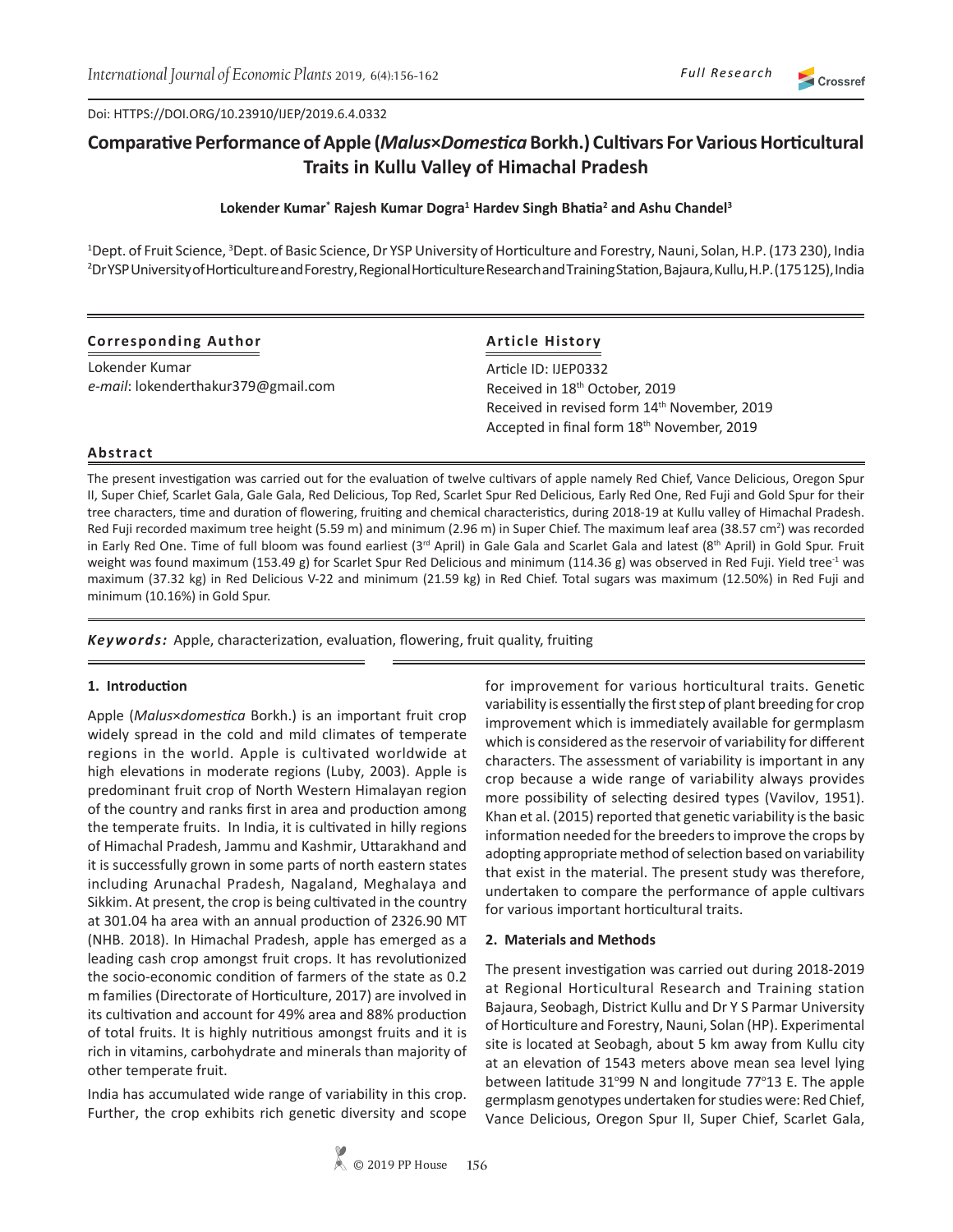Gale Gala, Red Delicious, Top Red, Scarlet Spur Red Delicious, Early Red One, Red Fuji and Gold Spur. Three plants of each of the accession were selected for various observations. These plants are 12 years old and are grafted on seedling rootstock. The observations on various traits were recorded as follows:

## *2.1. Tree characters*

The height of each experimental tree was measured with the help of calibrated staff from the ground level to the tip of tallest branch of the tree and it was expressed in meter (m). The spread of the trees from each replication was measured with the help of a measuring tape across the tree in East-West and North-South directions and average of both the measurements was worked out to express mean value in meters. Tree volume was calculated as per the methodology suggested by Westwood (1978). The trunk girth was measured with the help of measuring tape at a height of 10 cm from graft union. Five shoots were randomly selected around the periphery of the tree from each replication to measure their extension growth before pruning and mean value was worked out to express annual shoot growth of each cultivar. Ten fully expanded leaves were randomly selected from all over the periphery of tree from each replication. The leaf area was measured in cm<sup>2</sup> with the help of leaf area meter (Licor-model 3100) and average leaf area of each cultivar was calculated.

# *2.2. Time and duration of flowering*

The times of bud burst was recorded on which first bud opened in each accession. The time of opening of first flower was recorded on which first flower opened in each accession. Date of full bloom was recorded on the date on which about 75% flowers had opened was recorded as the date of full bloom. The duration of flowering was recorded as number of days from the date of opening of first flower to the date of opening of last flower in each accession was determined. The observations on petal fall were recorded as the date on which there was 80-85% petal fall.

# *2.3. Fruiting characteristics*

Three branches on different aspects of the tree were tagged for counting flowers and number of fruit set. Fruit set was recorded three weeks after petal fall. Numbers of fruits dropped were calculated by subtracting the total number of fruits retained from total number of fruit set. The over colour developing upon the ground colour was observed using the colour charts of the Royal Horticultural Society, London. The shape of fruit was observed visually as round, ovate, oblong and elongated according to description given by Zielenski (1955). Fruit size was measured with the help of Digital Callipers in terms of length and breadth of fruit. The fruits taken for recording the observation were the same fruits as used to estimate mean fruit weight. Length was measured from calyx end to styler end and breadth was recorded by measuring the distance between cheeks of the fruit. Mean was worked out and expressed in millimetre (mm). Top pan electronic balance was used for recording this trait. Ten

randomly selected fruits were weighed and the readings so obtained were averaged. Volume of fruits was measured by water displacement method. Five selected fruits were immersed in a measuring cylinder (1000 ml capacity) filled with water up to certain graduation. The difference between initial and final readings gave the measure of volume of fruit samples, which were averaged and expressed in cubic centimetre (cm<sup>3</sup>) fruit<sup>-1</sup>. Firmness of flesh was determined by a pressure tester (Magness-Taylor) which recorded the pressure necessary for the plunger to penetrate the flesh. Apples crop load was harvested during the month of August from each tree and the yield was recorded as  $kg$  tree<sup>-1</sup>. Yield efficiency was calculated by dividing the yield of the plant to the trunk cross-sectional area of the plant in both the years and is expressed in  $kg m<sup>2-1</sup>$ .

# *2.4. Chemical characteristics*

Total soluble solids were determined with the help of digital pocket refractometer (Pal-At ago, Japan) after calibrating it with distilled water. It was expressed in degree Brix (°B). Twenty five grams of fruit pulp was taken, homogenized with distilled water in an electric blender and volume made to 250 ml. The mixture was then filtered through 'Whatman No. 1' filter paper and 50 ml of this filtrate was kept separately for titratable acidity. 10ml of extract was titrated against 0.1 NaOH solution using phenolphthalein as an indicator and the appearance of light pink colour indicated the end point. The total titratable acidity was calculated in terms of malic acid on the basis of 1 ml of 0.1 NaOH equivalents to 0.0067 g of anhydrous malic acid. The results were then expressed in terms of % (AOAC, 1970). Twenty five gram of fruit flesh thoroughly homogenized in distilled water was taken in a 250 ml volumetric flask. To this, ten ml of saturated lead acetate was added and the contents were shaken and filtered. Ten ml of potassium oxalate was later added to precipitate the excess of lead and the contents were again filtered, 100 ml of the filtrate was taken in 250 ml volumetric flask and to it 5 ml of concentrated hydrochloric acid was added. The hydrolysis was carried out by keeping it overnight. The excess of acid was then neutralized by adding saturated solution of sodium hydroxide. The hydrolyzed aliquot was then taken in a burette and titrated against a boiling mixture of 5 ml solution each of Fehling A and B. using methylene blue as an indicator (AOAC, 1970). The end point was indicated by the appearance of brick red colour and total sugars were expressed in % on fresh fruit weight basis. Boiling solution mixture containing 5 ml each of Fehling A and B reagents was titrated against un-hydrolyzed but de-leaded and clarified solution using methylene blue as an indicator. The results were expressed as % on fresh fruit weight basis as given in (AOAC, 1970). The amount of non-reducing sugars was calculated by subtracting reducing sugars from total sugars and multiplying the difference by standard factor 0.95. It was calculated by dividing total sugars by titratable acidity.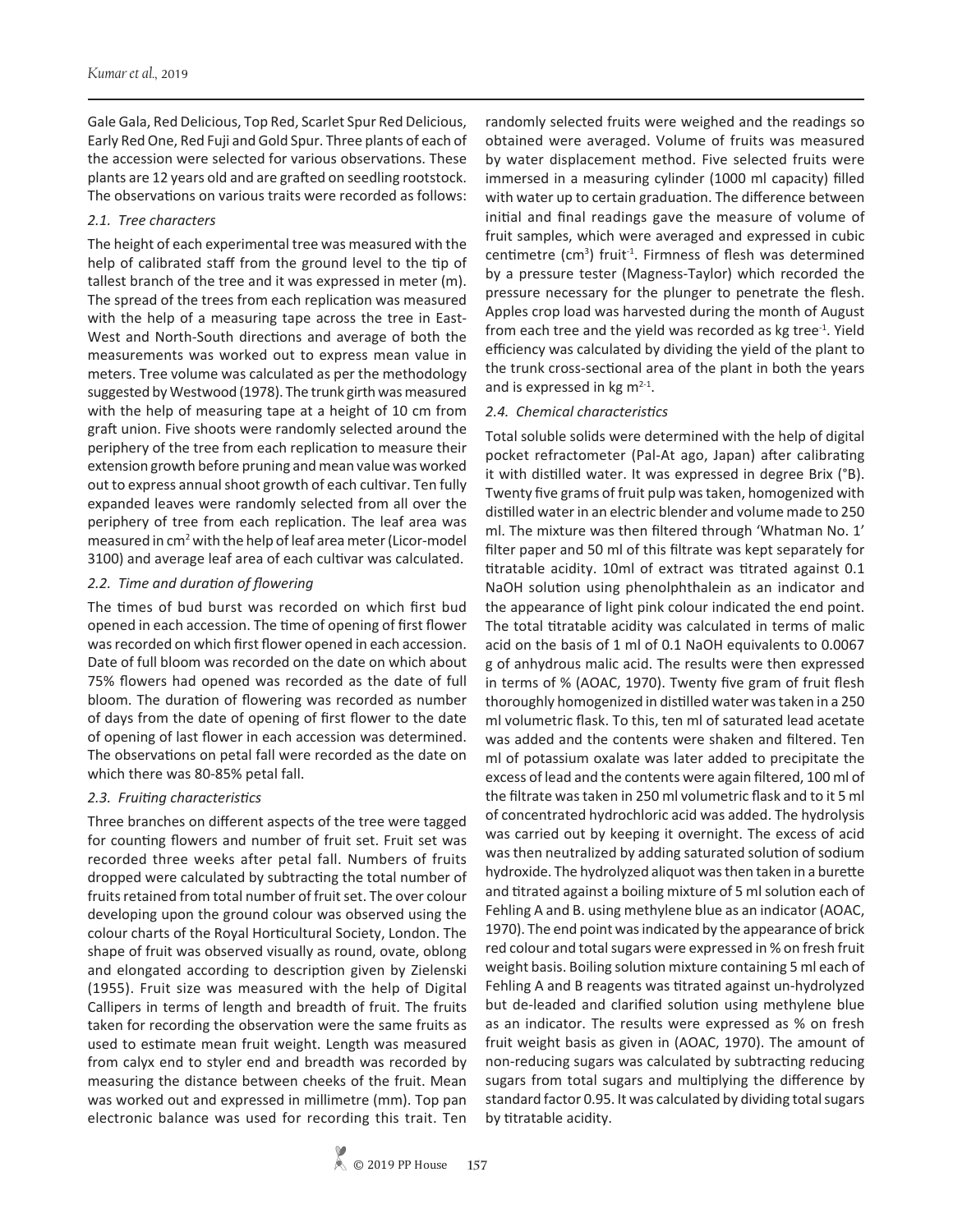### *2.5. Statistical analysis*

Field experiment was conducted with 3 replications. Results were statistically analysed by using Randomised Complete Block Design (RCBD).

## *2.5.1. Analysis of variance*

The data collected on different quantitative traits was processed for the Analysis of variance as suggested by Panse and Sukhatme (1985).

 $Y_{ij} = \mu + g_i + r_j + e_{ij}$ 

Where,

Yij= Phenotypic observation of i<sup>th</sup>entry grown in j<sup>th</sup> replication µ=General population mean

g<sub>i</sub>=Effect of i<sup>th</sup>entry

r<sub>j</sub>=Effect of j<sup>th</sup> replication

e<sub>ij</sub>=Error component

| Source of              | Degree of       | Sum of  | Mean sum of                    | $F$ (cal) |
|------------------------|-----------------|---------|--------------------------------|-----------|
| variation              | freedom         | squares | squares                        |           |
| Replica-<br>tion $(r)$ | r-1             | Sr      | $Sr \div (r-1) = Mr$           | Mr÷Me     |
| Geno-<br>types $(g)$   | $g-1$           | Sg      | $Sg \div (g-1) = Mg$           | Mg÷Me     |
| Error (e)              | $(r-1)$ $(g-1)$ | Se      | $Se \div (r-1)(g-$<br>$1$ )=Me |           |

Where,

g=Number of genotypes

r=Number of replications

Sg=Sum of squares due to genotypes

Sr=Sum of squares due to replications

Se=Sum of squares due to error

Mg=Mean sum of squares due to genotypes

Mr=Mean sum of squares due to replications

Me=Mean sum of squares due to error

The genotypes and replications mean sum of square were tested against error mean squares by 'F' test for (r-1), (r-1) (g-1) and (g-1), (r-1) (g-1) degree of freedom at *p* = 0.05. The calculated F-value was compared with tabulated F-value. When F-test was found significant, critical difference was calculated to find out the superiority of one genotype over the other.

The standard error and critical differences were calculated as follows:

SE (m)±=√Me÷r

SE (d)±= √2Me÷r

CD( $p=0.05$ )=S.E.(d) x t<sub>(0.05)</sub> (r<sup>-1</sup>) (g<sup>-1</sup>) df Where,

SE (m)±=Standard error of mean

SE (d)±= Standard error of difference

CD (*p*=0.05)=Critical difference at 5% level of significance

#### **3. Results and Discussion**

#### *3.1. Tree characters*

Red Fuji recorded maximum tree height (5.59 m), tree spread  $(3.68 \text{ m})$ , trunk girth  $(43.46 \text{ cm})$  and tree volume  $(40.48 \text{ m}^3)$ , Red Delicious V-22 recorded maximum annual shoot growth  $(38.71 \text{ cm})$ , maximum leaf area  $(38.57 \text{ cm}^2)$  was recorded in cultivar Early Red One. While, minimum tree height (2.96 m), tree spread (1.62 m), trunk girth (17.77 cm) and tree volume  $(4.21 \text{ m}^3)$  was recorded in Super Chief, minimum annual shoot growth (23.55 cm) was obtained in Gale Gala, and minimum leaf area (28.80  $\text{cm}^2$ ) was recorded for the cultivar Super Chief, respectively (Table 1). A similar variation in tree volume was also reported by (Sharma et al., 2004; Kumar et al., 2016; Sharma et al., 2017) considerable variation in growth parameters was influenced by cultivar plantation site, climate change, genetic makeup of the cultivar used in the study.

#### *3.2. Time and duration of flowering*

Bud burst was earliest in Gale Gala on 23rd March followed by Scarlet Gala on 24<sup>th</sup> March whereas, Gold Spur was the latest to bud burst on 29<sup>th</sup> March. Date of opening of first flower was earliest in Scarlet Gala on 27<sup>th</sup> March followed by Red Chief V-22, Super Chief and Gale gala on 28th March while, Gold Spur was the latest to date of opening of first flower on 3rd April. The date of full bloom was earliest in Gale Gala and Scarlet Gala on 3rd April followed by Red Chief, Oregon Spur II, Scarlet Spur Red Delicious and Super Chief on 5<sup>th</sup> April while, Gold Spur was the latest to date of full bloom on 8th April. Petal fall was earliest in Oregon Spur II, Scarlet Gala and Gale Gala on 10<sup>th</sup> April followed by Red Chief, Red Delicious V-22, Scarlet Spur Red Delicious and Super Chief on 11<sup>th</sup> April whereas, Gold Spur was the latest to petal fall 14<sup>th</sup> April. Duration of flowering was maximum in Red Fuji, Scarlet Gala, Red Delicious V-22 and Super Chief 15 days while, duration of flowering was minimum in Gold Spur 12 days, respectively (Table 2). The study under consideration is similar to the work of (Sharma et al., 2004; Singh et al., 2005; Sharma et al., 2017) the difference in the time and duration of flowering may be attributed to the genetic make-up of different cultivars studied, management practices, and varying climatic conditions in site of plantation.

#### *3.3. Fruiting characteristics*

Gold Spur recorded maximum fruit set (78.13%), maximum fruit drop was recorded (42.23%) in Gale Gala, Scarlet Spur Red Delicious recorded maximum fruit length (68.29 mm), breadth (75.31 mm), fruit weight (153.49 g) and fruit volume (171.82 cc), Red Delicious V-22 recorded maximum yield (37.32 kg tree<sup>-1</sup>), Super Chief recorded maximum yield efficiency (9.44 kg m<sup>-2</sup>) while, Red Fuji recorded minimum fruit set (41.45%), minimum fruit drop was recorded (20.32%) in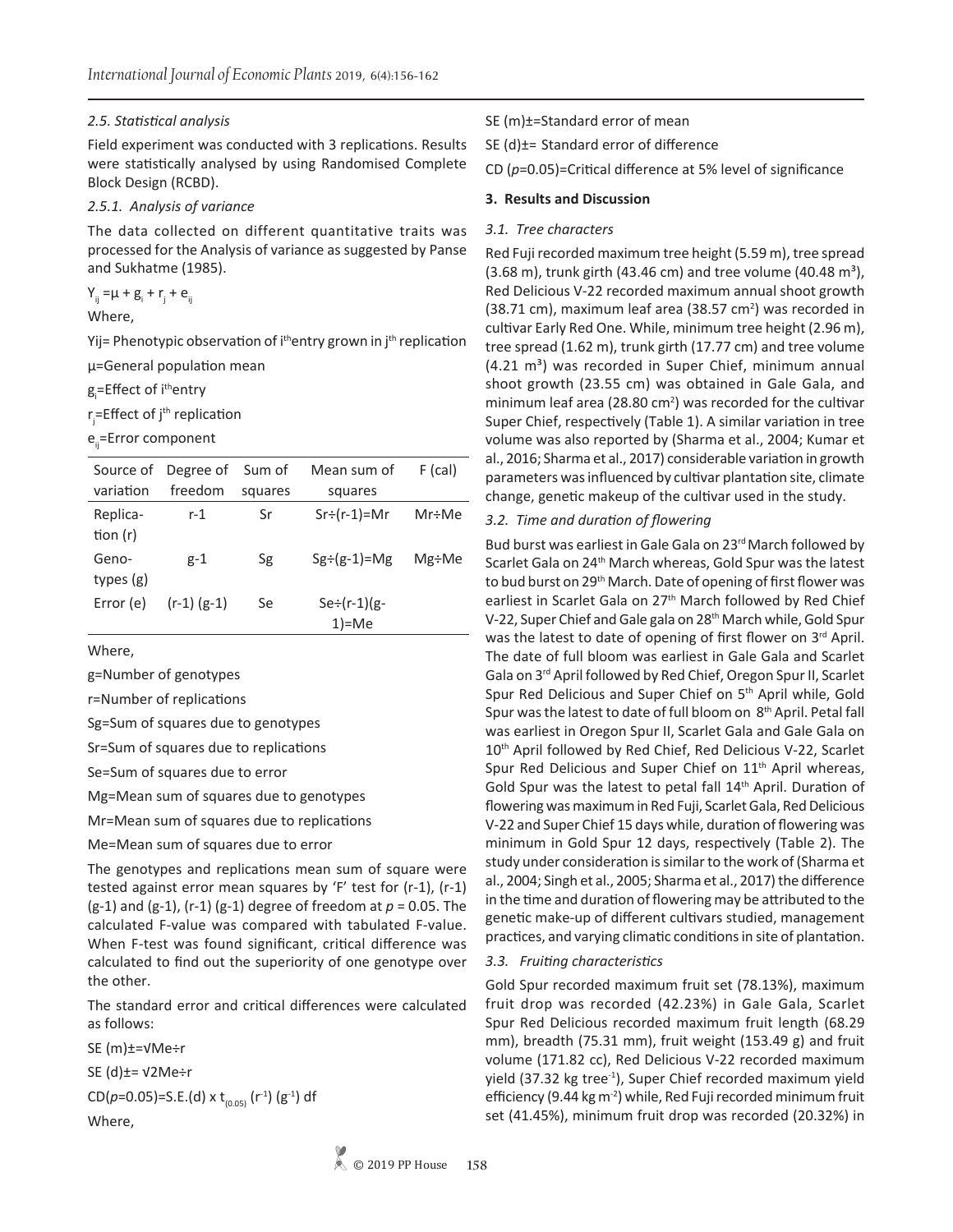| Table 1: Performance of apple cultivars for vegetative growth characteristics |                    |                    |                             |                             |                          |                           |  |
|-------------------------------------------------------------------------------|--------------------|--------------------|-----------------------------|-----------------------------|--------------------------|---------------------------|--|
| Genotypes                                                                     | Tree height<br>(m) | Tree spread<br>(m) | Trunk girth<br>$\pmb{(cm)}$ | Annual shoot<br>growth (cm) | Tree vol-<br>ume $(m^3)$ | Leaf area<br>$\rm (cm^2)$ |  |
| Early Red One                                                                 | 3.22               | 2.86               | 28.83                       | 26.27                       | 13.97                    | 38.57                     |  |
| Red Chief                                                                     | 3.24               | 2.33               | 27.43                       | 28.65                       | 9.44                     | 34.63                     |  |
| <b>Red Delicious V-22</b>                                                     | 4.68               | 2.75               | 37.86                       | 38.71                       | 18.75                    | 34.63                     |  |
| Vance Delicious                                                               | 5.00               | 2.86               | 32.66                       | 35.58                       | 23.15                    | 36.57                     |  |
| Gold Spur                                                                     | 4.19               | 2.48               | 32.03                       | 29.94                       | 13.64                    | 34.17                     |  |
| Top Red                                                                       | 4.08               | 2.34               | 29.80                       | 31.44                       | 12.08                    | 33.57                     |  |
| Oregon Spur II                                                                | 3.16               | 2.35               | 24.00                       | 33.39                       | 9.30                     | 32.70                     |  |
| Scarlet Spur Red Delicious                                                    | 3.67               | 2.17               | 29.33                       | 28.83                       | 9.10                     | 29.78                     |  |
| Red Fuji                                                                      | 5.59               | 3.68               | 43.46                       | 36.05                       | 40.48                    | 34.42                     |  |
| Scarlet Gala                                                                  | 3.55               | 2.16               | 24.60                       | 33.77                       | 8.80                     | 29.85                     |  |
| Super Chief                                                                   | 2.96               | 1.62               | 17.77                       | 26.90                       | 4.21                     | 28.80                     |  |
| Gale Gala                                                                     | 3.14               | 2.14               | 24.13                       | 23.55                       | 7.92                     | 34.52                     |  |
| CD $(p=0.05)$                                                                 | 0.80               | 0.59               | 7.58                        | 6.88                        | 1.87                     | 3.19                      |  |

Table 2: Performance of apple cultivar for date of bud burst, time and duration of flowering

| Genotypes                  | Bud burst (date) | 1st flower open<br>(date) | Full bloom<br>(date) | Petal fall (date) | Duration of flow-<br>ering (Days) |
|----------------------------|------------------|---------------------------|----------------------|-------------------|-----------------------------------|
| Early Red One              | 27-Mar           | 31-Mar                    | 06-Apr               | 12-Apr            | 13.00                             |
| Red Chief                  | 26-Mar           | 30-Mar                    | 05-Apr               | 11-Apr            | 13.00                             |
| Red Delicious V-22         | 25-Mar           | 28-Mar                    | 06-Apr               | 11-Apr            | 15.00                             |
| Vance Delicious            | 26-Mar           | 30-Mar                    | 06-Apr               | 12-Apr            | 14.00                             |
| Gold Spur                  | 29-Mar           | 03-04                     | 08-Apr               | 14-Apr            | 12.00                             |
| Top Red                    | 26-Mar           | 30-Mar                    | 07-Apr               | 12-Apr            | 14.00                             |
| Oregon Spur II             | 25-Mar           | 29-Mar                    | 05-Apr               | 10-Apr            | 13.00                             |
| Scarlet Spur Red Delicious | 25-Mar           | 29-Mar                    | 05-Apr               | 11-Apr            | 14.00                             |
| Red Fuji                   | 26-Mar           | 29-Mar                    | 06-Apr               | 12-Apr            | 15.00                             |
| Scarlet Gala               | 24-Mar           | 27-Mar                    | 03-Apr               | 10-Apr            | 15.00                             |
| Super Chief                | 25-Mar           | 28-Mar                    | 05-Apr               | 11-Apr            | 15.00                             |
| Gale Gala                  | 23-Mar           | 28-Mar                    | 03-Apr               | 10-Apr            | 14.00                             |
| CD $(p=0.05)$              |                  |                           |                      |                   | 1.87                              |

Gold Spur, Scarlet Gala recorded minimum fruit length (57.86 mm), Red Fuji recorded minimum fruit breadth (65.40 mm), Red Fuji recorded minimum fruit weight (114.36 g) and fruit volume (125.19 cc), Red Chief recorded minimum yield (21.59 kg tree<sup>-1</sup>) and Ref Fuji recorded minimum yield efficiency (2.04 kg m-2). Early Red One, Red Chief, Red Delicious V-22, Vance Delicious, Top Red, Oregon Spur II and Scarlet Spur Red Delicious has globose conical shape while cultivars with globose shape were Gold Spur and Scarlet Gala whereas Red Fuji were obloid and Gale Gala has obloid to globose shape. Fruit ground colour was observed to be Red Group 45 (A) in Early Red One, Red Delicious V-22 and Oregon Spur II, Red Group 46 (A) in Red Chief, Vance Delicious, Scarlet Spur Red Delicious and Super Chief, Yellow Green group 150 (A) in Gold Spur, Red Group 53 (A) in Top Red, Red Group 37 (A) in Red Fuji and Orange Red Group 32 (A) in Scarlet Gala. Early Red One, Top Red, Oregon Spur II and Scarlet Gala had bearing fruit on spur and Red Chief, Red Delicious V-22, Vance Delicious, Gold Spur, Scarlet Spur Red Delicious, Red Fuji, Super Chief and Gale Gala bearing habit was observed in shoot and spur, respectively (Table 3 and 4). The present investigation is in agreement with the work of (Kumar et al., 2006; Singh 2013; Sharma et al., 2017; Verma et al., 2018) the trait is influenced by genetic and environmental factors, hence the fruit trees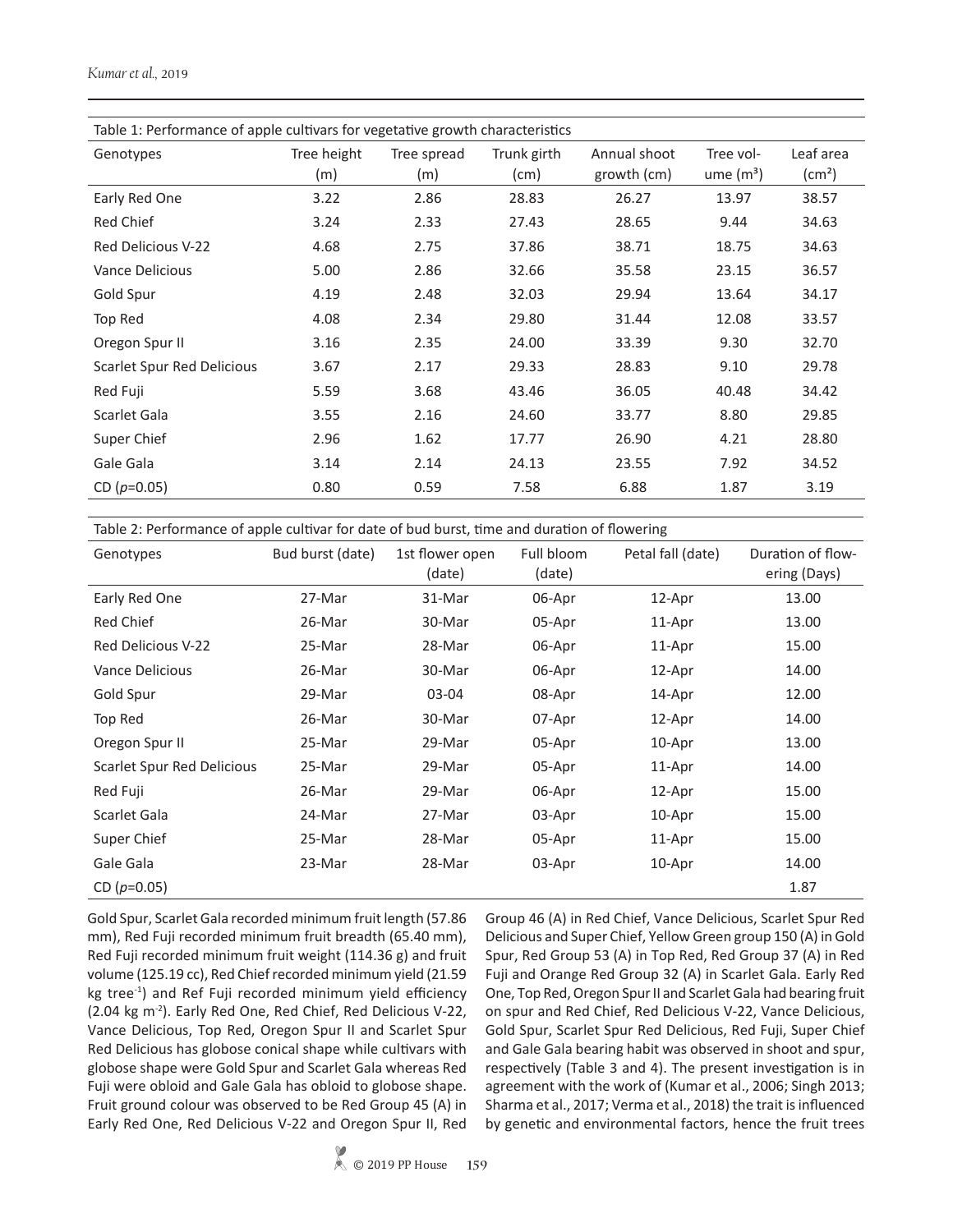*International Journal of Economic Plants* 2019, 6(4):156-162

| Table 3: Performance of apple cultivars for fruiting characteristics |           |            |              |               |              |              |  |
|----------------------------------------------------------------------|-----------|------------|--------------|---------------|--------------|--------------|--|
| Genotypes                                                            | Fruit set | Fruit drop | Fruit length | Fruit breadth | Fruit weight | Fruit volume |  |
|                                                                      | $(\%)$    | $(\%)$     | (mm)         | (mm)          | (g)          | (cm3)        |  |
| Early Red One                                                        | 58.26     | 31.84      | 65.40        | 70.86         | 135.71       | 157.04       |  |
| Red Chief                                                            | 65.41     | 29.23      | 65.57        | 70.10         | 145.16       | 161.66       |  |
| <b>Red Delicious V-22</b>                                            | 60.41     | 30.31      | 62.27        | 68.31         | 138.80       | 152.13       |  |
| Vance Delicious                                                      | 62.32     | 27.98      | 63.61        | 68.51         | 140.43       | 154.76       |  |
| Gold Spur                                                            | 78.12     | 20.32      | 61.71        | 66.81         | 129.07       | 141.04       |  |
| Top Red                                                              | 59.55     | 32.37      | 62.71        | 68.14         | 144.94       | 162.27       |  |
| Oregon Spur II                                                       | 65.64     | 25.37      | 63.99        | 70.18         | 142.84       | 157.01       |  |
| Scarlet Spur Red Delicious                                           | 65.59     | 33.20      | 68.29        | 75.31         | 153.49       | 171.82       |  |
| Red Fuji                                                             | 41.45     | 36.10      | 57.86        | 65.40         | 114.36       | 125.19       |  |
| Scarlet Gala                                                         | 71.54     | 27.30      | 57.92        | 66.60         | 122.24       | 132.04       |  |
| Super Chief                                                          | 70.14     | 28.63      | 63.00        | 71.07         | 147.35       | 163.51       |  |
| Gale Gala                                                            | 56.84     | 42.23      | 61.19        | 67.13         | 133.25       | 148.75       |  |
| CD $(p=0.05)$                                                        | 5.52      | 4.91       | 4.53         | 4.73          | 8.96         | 9.03         |  |

Table 4: Performance of apple cultivar for yield, yield efficiency, fruit shape, bearing habit and fruit colour

| Genotypes                  | Yield ( $kg$ tree $^{-1}$ ) | Yield efficiency<br>( $kg m-2$ ) | Fruit shape            | Bearing habit  | Fruit colour                |
|----------------------------|-----------------------------|----------------------------------|------------------------|----------------|-----------------------------|
| Early Red One              | 32.19                       | 5.02                             | Globose conical        | Shoot and Spur | Red Group 45 A              |
| Red Chief                  | 21.59                       | 3.78                             | Globose conical        | Spur           | Red Group 46 A              |
| Red Delicious V-22         | 37.32                       | 3.34                             | Globose conical        | Shoot and Spur | Red Group 45 A              |
| <b>Vance Delicious</b>     | 35.90                       | 5.00                             | Globose conical        | Shoot and Spur | Red Group 46 A              |
| Gold Spur                  | 31.04                       | 4.23                             | Globose                | Spur           | Yellow Green Group<br>150 A |
| Top Red                    | 32.82                       | 4.87                             | Globose conical        | Spur           | Red Group 53 A              |
| Oregon Spur II             | 30.08                       | 6.85                             | Globose conical        | Spur           | Red Group 45 A              |
| Scarlet Spur Red Delicious | 29.78                       | 4.40                             | Globose conical        | Shoot and Spur | Red Group 46 A              |
| Red Fuji                   | 30.25                       | 2.04                             | Obloid                 | Shoot and Spur | Red Group 37 A              |
| Scarlet Gala               | 28.90                       | 6.70                             | Globose                | Shoot and Spur | Orange Red Group<br>32 A    |
| Super Chief                | 22.61                       | 9.44                             | Globose conical        | Spur           | Red Group 46 A              |
| Gale Gala                  | 25.44                       | 5.62                             | Obloid to Glo-<br>bose | Shoot and Spur | Red Group 47 A              |
| CD $(p=0.05)$              | 8.13                        | 2.53                             |                        |                |                             |

growing condition, such as soil fertility, irrigation, pruning and other agricultural operations have direct effect on fruiting characteristics.

#### *3.4. Chemical characteristics*

Total soluble solids were recorded maximum (14.16 °Brix) in Gale Gala, Top Red recorded maximum fruit firmness (15.26 kg m<sup>-2</sup>), Gold Spur recorded maximum titratable acidity (0.34%), sugar acid ratio was recorded Maximum (50.15) in Red Chief, total sugars was recorded maximum (11.85%) in Super chief, Gold Spur recorded maximum reducing sugars (7.27%) and non-reducing sugars was recorded maximum (5.02%) for Spur Chief whereas, total soluble solids were recorded minimum (10.82 °Brix) for Red Fuji, fruit firmness was recorded minimum (11.87 kg  $m<sup>2</sup>$ ) for Early Red One, titratable acidity was recorded minimum (0.19%) in Scarlet Spur Red Delicious, Sugar acid ratio was recorded minimum (29.90) in Gold Spur, total sugars was recorded minimum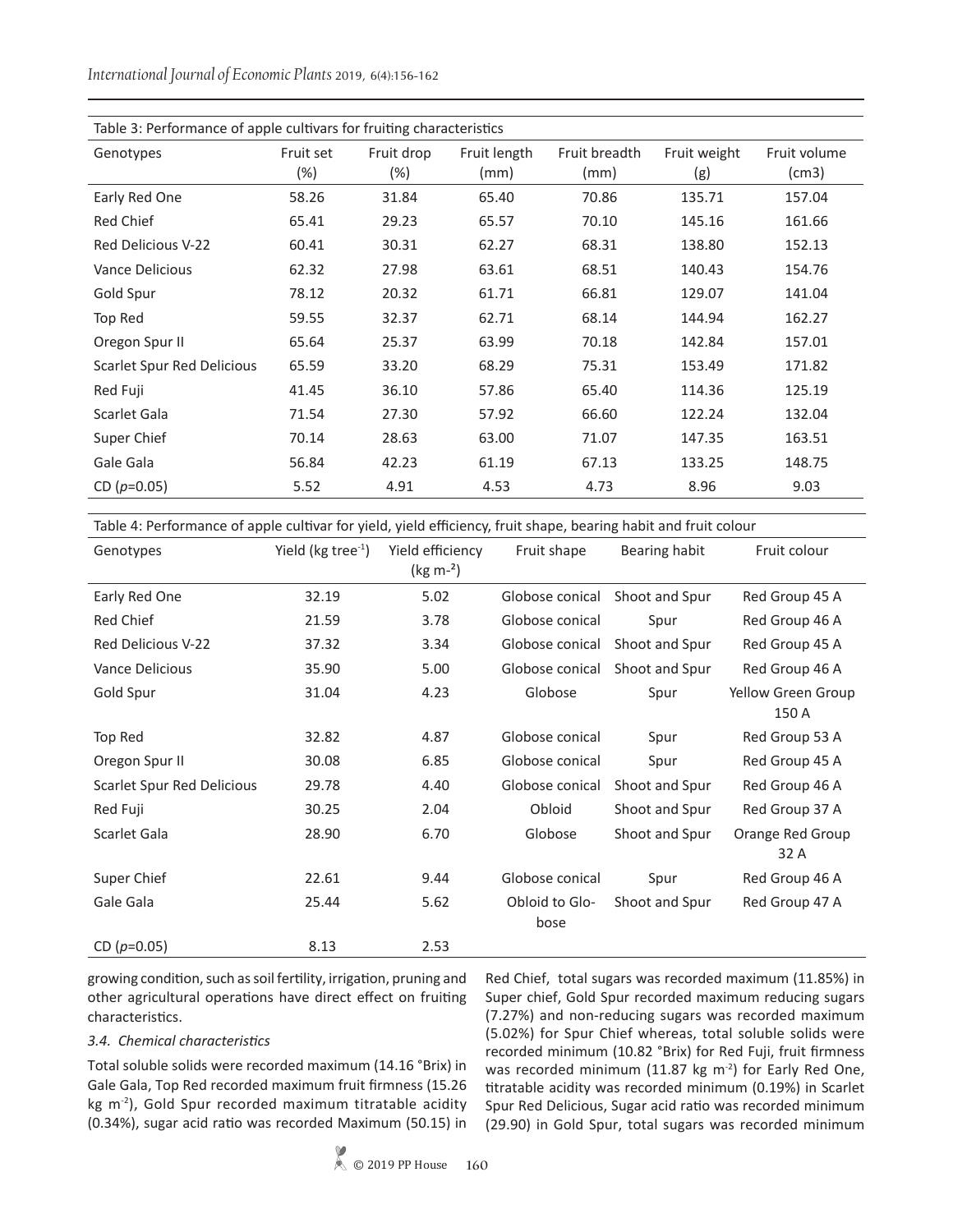(8.63%) in Scarlet Spur Red Delicious, reducing sugars was recorded minimum (5.44%) in Red Fuji and non-reducing sugars was recorded minimum (1.57%) in Scarlet Spur Red Delicious, respectively (Table 5). These results are in close conformity with the findings of (Kumar et al., 2006; Sharma et al., 2017; Mir et al., 2017; Verma et al., 2018) these differences among the apple cultivars could be due to genetic variability, climatic condition, and harvesting of fruit at different time of maturity.

| Table 5: Performance of apple cultivars for chemical characteristics |         |                 |             |            |            |            |              |
|----------------------------------------------------------------------|---------|-----------------|-------------|------------|------------|------------|--------------|
| Genotypes                                                            | TSS     | <b>Firmness</b> | Titratable  | Sugar acid | Total sug- | Reducing   | Non-reducing |
|                                                                      | (°Brix) | (kg $cm-2$ )    | acidity (%) | ratio      | ars $(%$   | sugars (%) | sugars (%)   |
| Early Red One                                                        | 11.42   | 11.87           | 0.29        | 36.24      | 10.35      | 6.26       | 3.89         |
| Red Chief                                                            | 13.76   | 12.20           | 0.23        | 50.15      | 11.47      | 6.71       | 4.52         |
| <b>Red Delicious V-22</b>                                            | 12.79   | 14.50           | 0.27        | 41.33      | 11.14      | 7.12       | 3.81         |
| Vance Delicious                                                      | 12.14   | 13.20           | 0.24        | 45.20      | 10.64      | 6.75       | 3.69         |
| Gold Spur                                                            | 12.60   | 13.00           | 0.34        | 30.05      | 10.16      | 7.27       | 2.75         |
| Top Red                                                              | 11.73   | 15.26           | 0.31        | 36.50      | 11.23      | 6.90       | 4.11         |
| Oregon Spur II                                                       | 12.76   | 12.70           | 0.23        | 48.17      | 10.86      | 6.55       | 4.09         |
| Scarlet Spur Red Delicious                                           | 13.53   | 12.30           | 0.19        | 45.03      | 10.80      | 6.97       | 2.57         |
| Red Fuji                                                             | 14.46   | 13.95           | 0.23        | 48.90      | 12.50      | 5.44       | 3.79         |
| Scarlet Gala                                                         | 12.22   | 12.50           | 0.21        | 50.06      | 10.23      | 6.95       | 3.11         |
| Super Chief                                                          | 13.76   | 13.50           | 0.24        | 49.44      | 11.85      | 6.57       | 5.02         |
| Gale Gala                                                            | 14.16   | 14.43           | 0.23        | 48.65      | 11.13      | 7.05       | 3.87         |
| $CD (p=0.05)$                                                        | 0.37    | 0.65            | 0.04        | 6.55       | 0.21       | 0.19       | 0.27         |

# **4. Conclusion**

The present study revealed ample variability for all the tree characteristics, time and duration of flowering, fruiting and chemical characteristics. However, the cultivars Scarlet Spur Red Delicious followed by Red Chief, Super Chief were found best for fruit length, fruit breadth, fruit weight, fruit volume, titratable acidity and non-reducing sugars whereas Red Delicious V-22 showed maximum yield (kg plant<sup>-1</sup>). Among these best cultivars Scarlet Spur Red Delicious was found to be most promising.

# **5. References**

- AOAC., 1970. Official methods of the analysis of the Association of Official Analytical Chemists. Published by Association of Official Analytical Chemists, Benjamin Franklin Station, Washington, DC. 1094.
- Directorate of Horticulture., 2017. Horticulture at a glance. Directorate of Horticulture. Navbahar, Shimla (H.P.). http://www.hpagrisnet.gov.in
- Khan, H., Viswanatha, K.P., Sowmya, H.C., 2015. Study of genetic variability parameters in cowpea (*Vigna vnguiculata* L. Walp.) germplasm lines. The Bios can 10, 747–750.
- Kumar, J., Thakur, D., Thakur, M., 2016. Long term performance of some spurs and colour strains of apple (*Malus×domestica* Borkh.) under low altitude conditions of Kullu valley of Himachal Pradesh. International Journal

of Bio-Resource and Stress Management 7, 40–46.

- Kumar, P., Gangarwar, M.P., Dimri, D.C., 2006. Evaluation of spur and colour mutant cultivars of apple (*Malus×domestica* Borkh.) for their suitability under mid hills conditions of Uttaranchal*.* Journal of Horticultural Sciences 1, 138–140.
- Luby, J.J., 2003. Taxonomic classification and brief history. In D.C. Ferree and I.J. Warrington, eds., CAB International. Botany, Production and Uses, 1–14.
- Mir, J.I., Ahmed, N., Singh, D.B., Padder, B.A., Shafi, W., Zaffer, S., Hamid, A., Bhatt, H.A., 2017. Diversity evaluation of fruit quality of apple (*Malus×domestica* Borkh.) germplasm through cluster and principal component analysis. Indian Journal of Plant Physiology 22, 221–226.
- NHB., 2018. Horticulture Statistics at a Glance. Horticulture Statistics Division. http://www.agricoop.nic.in
- Panse, V.G., Sukhatme, P.V., 1985. Statistical methods for Agricultural Workers. ICAR, New Delhi. 359.
- Sharma, D.P., Sharma, H.R., Sharma, N., 2017. Evaluation of apple cultivars under sub-temperate mid hill conditions of Himachal Pradesh. International Journal of Horticulture 74, 162–167.
- Sharma, G., Chua, G.D., Sharma, O.C., 2004. Studies on evaluation and variability parameters in low chilling apples *(Malus*×*domestica* Borkh.). Acta Horticulturae 662, 19–22.
- Singh, J., 2013. Studies on the performance of some newly introduced cultivars of apple *(Malus × Domestica* Borkh.)